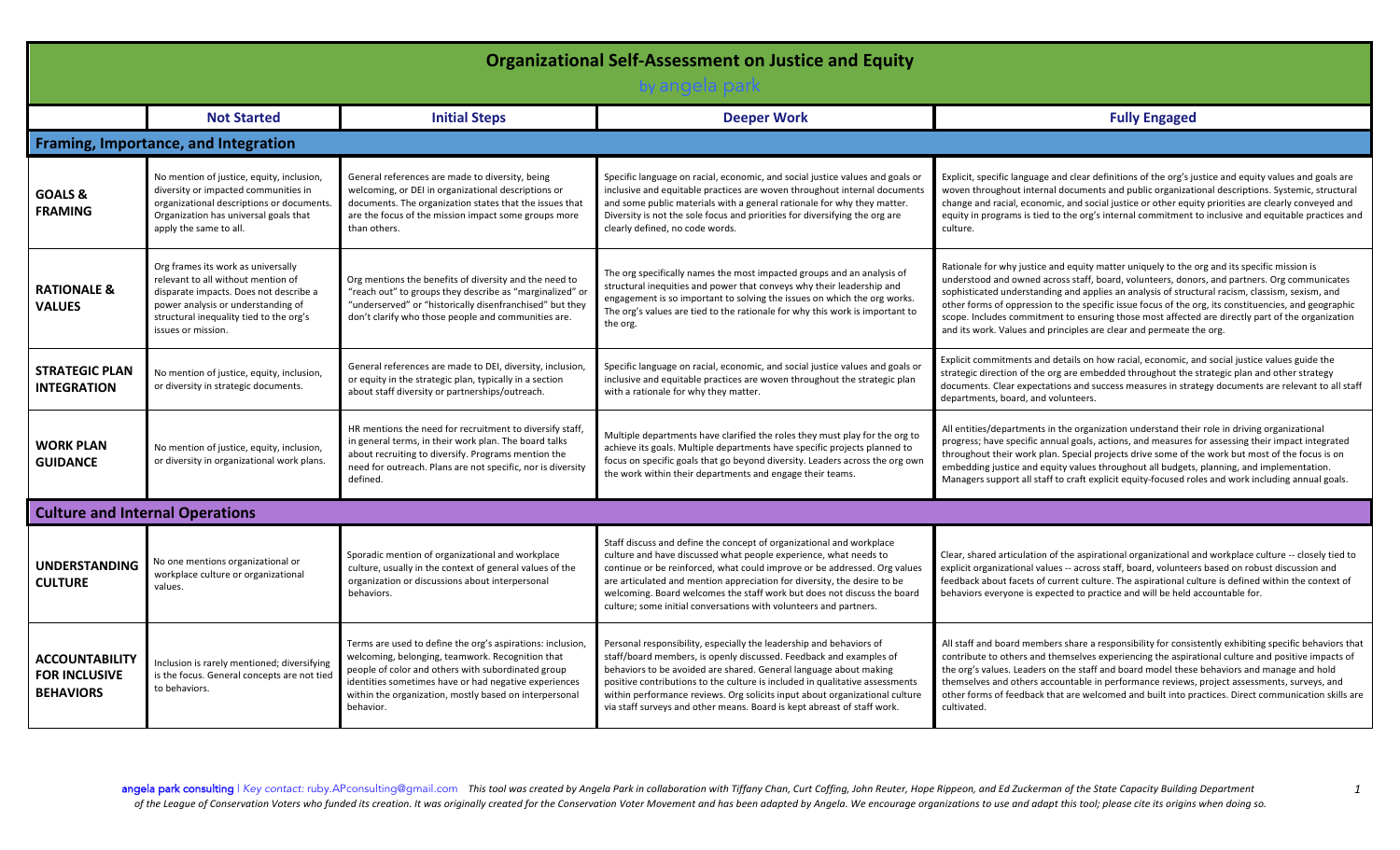| <b>Culture and Internal Operations - continued</b>                                                               |                                                                                                                                                                                                                                                       |                                                                                                                                                                                                                                                                           |                                                                                                                                                                                                                                                                                                                                                                                                                                                                        |                                                                                                                                                                                                                                                                                                                                                                                                                                                                                                                                                                                                                                                                    |  |  |
|------------------------------------------------------------------------------------------------------------------|-------------------------------------------------------------------------------------------------------------------------------------------------------------------------------------------------------------------------------------------------------|---------------------------------------------------------------------------------------------------------------------------------------------------------------------------------------------------------------------------------------------------------------------------|------------------------------------------------------------------------------------------------------------------------------------------------------------------------------------------------------------------------------------------------------------------------------------------------------------------------------------------------------------------------------------------------------------------------------------------------------------------------|--------------------------------------------------------------------------------------------------------------------------------------------------------------------------------------------------------------------------------------------------------------------------------------------------------------------------------------------------------------------------------------------------------------------------------------------------------------------------------------------------------------------------------------------------------------------------------------------------------------------------------------------------------------------|--|--|
|                                                                                                                  | <b>Not Started</b>                                                                                                                                                                                                                                    | <b>Initial Steps</b>                                                                                                                                                                                                                                                      | <b>Deeper Work</b>                                                                                                                                                                                                                                                                                                                                                                                                                                                     | <b>Fully Engaged</b>                                                                                                                                                                                                                                                                                                                                                                                                                                                                                                                                                                                                                                               |  |  |
| <b>EQUITY IN</b><br><b>INTERNAL</b><br><b>POLICIES</b>                                                           | Policies and practices are considered<br>universal, unrelated to equity or<br>differential impacts based on people's<br>group identities.                                                                                                             | Organization's understanding of internal equity is mostly<br>focused on equitable hiring and diversity of staff.                                                                                                                                                          | Organization has assessed its policies and practices for disparities in impact<br>and has begun to make changes in a few areas. They could include<br>recruitment, hiring, retention of staff/board/volunteers/partners,<br>promotions, pay, and program participation.                                                                                                                                                                                                | Policies and practices are continuously planned and assessed by clarifying and discussing how<br>they may or do impact people by group identity equitably or differently. Demographic impacts are<br>assessed in recruitment, hiring, retention of staff/board/volunteers/partners, promotions, pay,<br>program participation, how people experience the organization's culture, and other areas.                                                                                                                                                                                                                                                                  |  |  |
| <b>RETENTION AND</b><br><b>SUPPORT FOR</b><br><b>PEOPLE WITH</b><br><b>SUBORDINATED</b><br><b>GRP IDENTITIES</b> | Organization does not track demographic<br>data or retention rates.                                                                                                                                                                                   | Organization tracks demographics and/or retention,<br>informally, and some staff discuss anecdotes and<br>patterns.                                                                                                                                                       | Org tracks demographics of staff and board, consistently, and tracks tenure<br>and retention, accordingly. Leaders and HR discuss patterns and ways to<br>address disparities including work on organizational culture and inclusive<br>behaviors. Organic opportunities are supported for people of color, women<br>LGBTQ staff, and other people in subordinated groups to convene either<br>within the organization, in emerging networks or attending conferences. | Organization tracks demographics of staff and board, consistently, and tracks tenure and<br>retention, accordingly. All staff discuss patterns and leaders are responsible for proactive ways to<br>support staff with subordinated group identities to address disparities. For example, affinity<br>groups are sponsored and supported by the organization for subordinated groups and for people<br>with dominant group identities who want to increase their skills and competencies. People with<br>dominant group identities are clear about their responsibilities for creating a more inclusive<br>culture that retains people in subordinated groups.     |  |  |
|                                                                                                                  | <b>Skills and Competencies</b>                                                                                                                                                                                                                        |                                                                                                                                                                                                                                                                           |                                                                                                                                                                                                                                                                                                                                                                                                                                                                        |                                                                                                                                                                                                                                                                                                                                                                                                                                                                                                                                                                                                                                                                    |  |  |
| <b>COMPETENCIES</b><br><b>AND</b><br><b>ACCOUNTABILITY</b>                                                       | No specific competencies or expectations<br>related to knowledge and skills on justice,<br>equity, inclusion, or interpersonal skills are<br>noted in job descriptions.                                                                               | General interpersonal skills are noted in job<br>descriptions and performance reviews and 1-2<br>competencies or expectations related to justice, equity<br>inclusion, or diversity are mentioned.                                                                        | Some employees in different departments/across different roles and at<br>various levels, especially those in executive and management roles, are<br>aware of the skills and competencies they are expected to cultivate and<br>exhibit. Performance review processes include these topics for those<br>people.                                                                                                                                                         | Specific skills and competencies related to justice, equity, and inclusion are embedded into all job<br>descriptions and performance review processes. They include understanding of how these issues<br>play out at all levels--individual level awareness, interactions across group identities, institutional<br>policies/ practices/ culture, and structural understanding of how justice and equity play out in the<br>sector and within the issues that are the focus of the organization's mission.                                                                                                                                                         |  |  |
| <b>EDUCATION AND</b><br><b>LEARNING</b>                                                                          | No professional development or learning<br>opportunities are offered.                                                                                                                                                                                 | Professional development opportunities are offered<br>and some touch on interpersonal behaviors and skills.<br>Optional staff-led discussions or a "diversity training"<br>or other off-the-shelf learning opportunities have been<br>offered to staff, sporadically.     | Periodic learning opportunities are offered on a range of justice, equity,<br>inclusion, and interpersonal, communications, and management skills. A<br>few may be mandatory; most are optional.                                                                                                                                                                                                                                                                       | Ongoing learning opportunities are offered on topics that are tied to justice and equity<br>competencies the org prioritizes and to specific expectations/needs of staff. There is explicit<br>attention to deciding intentionally which learning sessions are mandatory, optional, or geared<br>toward specific roles or levels. Managers follow up to ensure learning opportunities translate into<br>day-to-day work and interactions. Participation in education and learning and increased skills and<br>competencies are a focus of performance reviews.                                                                                                     |  |  |
| <b>Fair Hiring and Equitable Representation</b>                                                                  |                                                                                                                                                                                                                                                       |                                                                                                                                                                                                                                                                           |                                                                                                                                                                                                                                                                                                                                                                                                                                                                        |                                                                                                                                                                                                                                                                                                                                                                                                                                                                                                                                                                                                                                                                    |  |  |
| <b>REPRESENTATION</b>                                                                                            | Staff and board do not represent the<br>constituency most impacted by the issues<br>on which the organization works. Org and<br>leadership are overwhelmingly white, male,<br>upper middle class, and people with high<br>levels of formal education. | Staff and board do not represent the constituency most<br>impacted by the issues on which the organization<br>works. Strong representation on gender but minimal<br>diversity across race, class, education, and other<br>important group identities.                     | Staff and board include a critical mass of people who represent the<br>constituency most impacted by the issues on which the organization works.<br>Leadership, in particular, on staff and on the board include people from<br>subordinated groups.                                                                                                                                                                                                                   | Staff and board demographics and leadership include least 30% people who identify as black,<br>indigenous, or people of color—including a strong cross-section among them--and a critical mass<br>of people who represent key constituencies most impacted by the issues on which the<br>organization works. This includes ensuring there is more than one person of each race at a<br>minimum (avoid the experience and potential tokenism of being an "only"), and not lumping<br>together all people of color. Gender parity on staff, board, and among leadership and attention to<br>representation of other groups are deemed important by the organization. |  |  |
| <b>HIRING AND</b><br><b>RECRUITMENT</b>                                                                          | Informal hiring, no written policy or<br>practices. Generic publicity of job<br>announcements or word of mouth,<br>especially among friends and family on<br>jobs, volunteer opportunities, board<br>openings, contractors, and vendors.              | Hiring policy exists but no one knows what it is or<br>follows it. Distribution and publicity of job<br>announcements is haphazard and inconsistent across<br>the organization. Volunteer opportunities, board<br>openings, and contracting are still via close networks. | Hiring policy exists and is followed most of the time. Focus on emailing job<br>announcements to specific kinds of "diverse" groups for recruitment but<br>organization lacks proactive, robust recruitment for all positions. Some<br>attention paid to demographics and recruitment of board, contractors,<br>vendors, and volunteers                                                                                                                                | Consistently followed, explicit recruitment practices and hiring policy for all staff based on clear<br>recruitment priorities and ongoing resources and focus on recruitment. Hiring managers are held<br>accountable for adhering to hiring policies and conducting robust recruitment. Org has a strategy<br>and provides resources for ongoing recruitment. Same consistency and clarity for recruitment and<br>selection of board, contractors, vendors, and volunteers.                                                                                                                                                                                      |  |  |

angela park consulting | Key contact: ruby.APconsulting@gmail.com This tool was created by Angela Park in collaboration with Tiffany Chan, Curt Coffing, John Reuter, Hope Rippeon, and Ed Zuckerman of the State Capacity Bui of the League of Conservation Voters who funded its creation. It was originally created for the Conservation Voter Movement and has been adapted by Angela. We encourage organizations to use and adapt this tool; please cite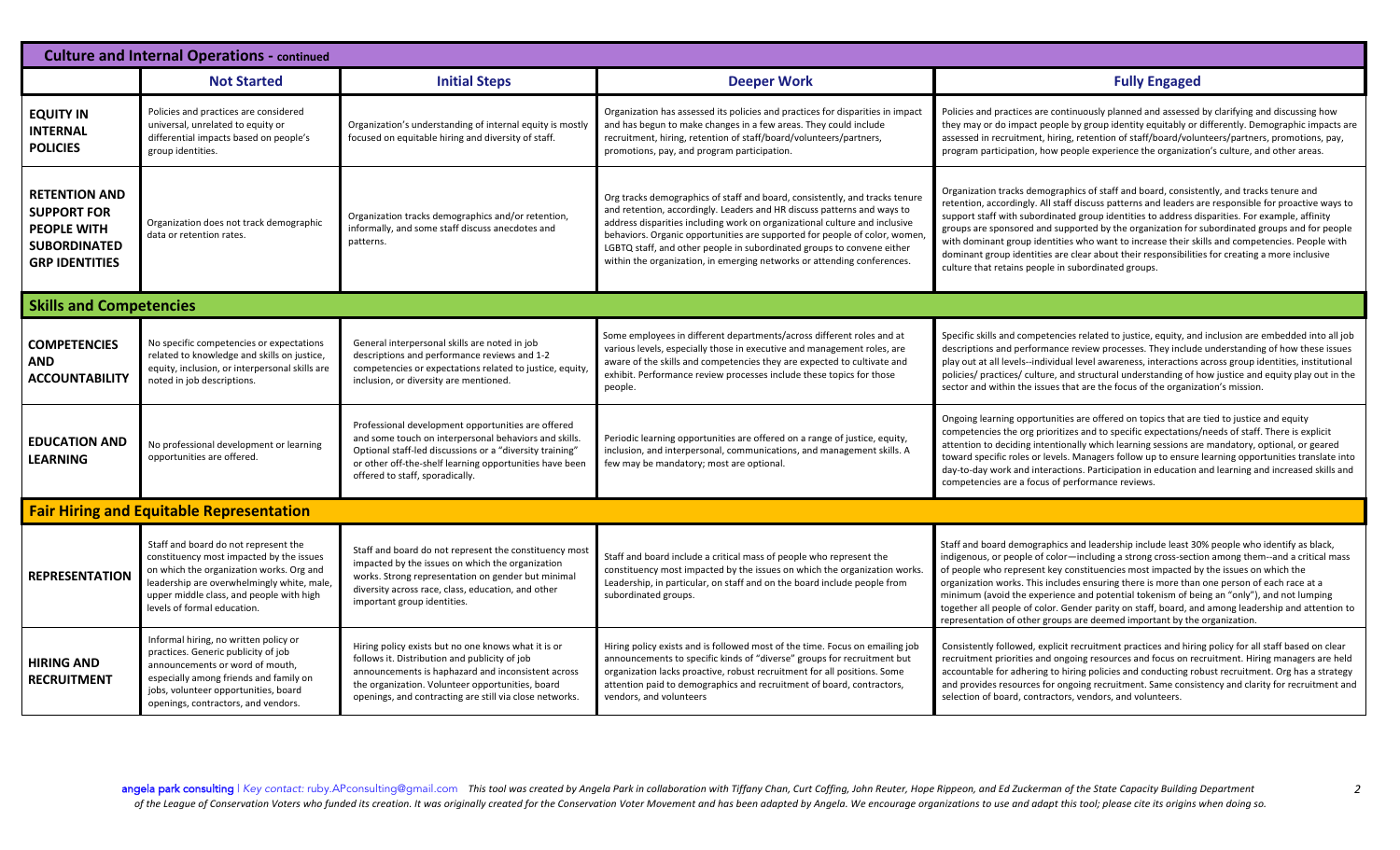| Integration into External Programs, Communications, and Development |                                                                                                                                                                                                                                                                   |                                                                                                                                                                                                                                                                                                                                                      |                                                                                                                                                                                                                                                                                                                                                                                                                                                                                                                                                                                                                                                                                                                                                       |                                                                                                                                                                                                                                                                                                                                                                                                                                                                                                                                                                                                                                                                                                                                                                                                                                                                                                                                                                                                                                                                                                                |  |
|---------------------------------------------------------------------|-------------------------------------------------------------------------------------------------------------------------------------------------------------------------------------------------------------------------------------------------------------------|------------------------------------------------------------------------------------------------------------------------------------------------------------------------------------------------------------------------------------------------------------------------------------------------------------------------------------------------------|-------------------------------------------------------------------------------------------------------------------------------------------------------------------------------------------------------------------------------------------------------------------------------------------------------------------------------------------------------------------------------------------------------------------------------------------------------------------------------------------------------------------------------------------------------------------------------------------------------------------------------------------------------------------------------------------------------------------------------------------------------|----------------------------------------------------------------------------------------------------------------------------------------------------------------------------------------------------------------------------------------------------------------------------------------------------------------------------------------------------------------------------------------------------------------------------------------------------------------------------------------------------------------------------------------------------------------------------------------------------------------------------------------------------------------------------------------------------------------------------------------------------------------------------------------------------------------------------------------------------------------------------------------------------------------------------------------------------------------------------------------------------------------------------------------------------------------------------------------------------------------|--|
|                                                                     | <b>Not Started</b>                                                                                                                                                                                                                                                | <b>Initial Steps</b>                                                                                                                                                                                                                                                                                                                                 | <b>Deeper Work</b>                                                                                                                                                                                                                                                                                                                                                                                                                                                                                                                                                                                                                                                                                                                                    | <b>Fully Engaged</b>                                                                                                                                                                                                                                                                                                                                                                                                                                                                                                                                                                                                                                                                                                                                                                                                                                                                                                                                                                                                                                                                                           |  |
| <b>PROGRAM</b><br><b>INTEGRATION</b>                                | Programs focus on universal goals and<br>serving all individuals or organizations.<br>"Everyone is affected by our issues. We<br>serve everyone, equally."                                                                                                        | Recognition that some outreach is needed to<br>underserved constituencies to diversify engagement and<br>who is involved in or served by programs.                                                                                                                                                                                                   | Active attempts to address disparities in engagement in programs, including<br>a focus on those who have/are most impacted by issues and who have been<br>structurally disadvantaged. Organization leverages its power and influence<br>to address structural inequities within its sector and issue focus (advocacy,<br>policy, cross-org work) that go beyond their institutional efforts.                                                                                                                                                                                                                                                                                                                                                          | All programs are planned, executed, and assessed with justice and equity explicitly in mind. The<br>outcomes of programs address and mitigate structural and systemic issues and advance justice and<br>equity.                                                                                                                                                                                                                                                                                                                                                                                                                                                                                                                                                                                                                                                                                                                                                                                                                                                                                                |  |
| <b>PARTNERSHIPS</b>                                                 | Organization has partners and works in<br>coalitions and collective processes that<br>are demographically similar and driven by<br>historically powerful institutions.<br>Partnerships and engagement are<br>considered universal: We serve everyone,<br>equally. | A few examples of partnerships or involvement in<br>coalitions with orgs led by communities of color, or<br>others who represent constituencies who have been<br>historically disenfranchised. Org asks those groups for<br>help with engagement in existing programs. No or few<br>resources are shared with them to enable them to<br>participate. | Consistently partners with or participates in coalitions with community-<br>based organizations, those most impacted, or colleagues and orgs that<br>prioritize social, racial, and economic justice and where those<br>constituencies are in leadership roles. Co-design and strong relationships<br>are the foundation of those joint projects. Funding is provided for those<br>groups to participate--expenses and honoraria for their time.                                                                                                                                                                                                                                                                                                      | Organization contributes to making their field a leaderful movement via authentic, trusting<br>collaboration with partners, and centers the needs and expertise of those with lived experience and<br>closest knowledge of the issues/problems to co-lead on programs, policy, or political solutions.<br>Participates in coalitions and shared ventures that are led by those most affected and by members<br>of historically underrepresented groups. Resources, funding, access, and power are shared, and<br>redistribution is a priority.                                                                                                                                                                                                                                                                                                                                                                                                                                                                                                                                                                 |  |
| <b>PARTNERSHIP</b><br><b>PRINCIPLES</b>                             | No partnership principles.                                                                                                                                                                                                                                        | Organization participates in one or a few coalitions that<br>care about diversity and does some work with<br>community-based groups or organizations representing<br>most impacted communities. Partnership principles may<br>come up.                                                                                                               | Organization has wide range of partners and participates in a wide range of<br>coalitions with a rich mix of partners. Basic partnership principles have been<br>developed by 1-2 programs within the organization or general references<br>are made to the Jemez Principles or similar work                                                                                                                                                                                                                                                                                                                                                                                                                                                          | Organization has explicit partnership principles that specifically translate available examples of<br>principles to make them unique to the mission and work. These principles are embodied<br>throughout the organization, explicitly shaped and used with partners in an ongoing way, and tools<br>(for example MOUs) are used consistently.                                                                                                                                                                                                                                                                                                                                                                                                                                                                                                                                                                                                                                                                                                                                                                 |  |
| <b>COMMUNI-</b><br><b>CATIONS</b>                                   | External communication is universal, one<br>size fits all, and the org's issues are framed<br>and described in broad, universal to all,<br>terms.                                                                                                                 | Broader framing of issues, including impacts on people<br>and communities. "Diverse communities" are named<br>and effectiveness in communicating effectively across<br>multiple constituencies is flagged but little or no tracking<br>of the org's messengers or relevance of the org's<br>messaging to these groups.                               | Organization avoids ill-defined terms such as "diverse" and "minority<br>populations" and "marginalized groups" and uses more clear, specific<br>language about impacted communities in consultation with them in<br>describing the organization's issues and work. Recognition that framing and<br>resonance and relevance can differ, and communications needs to be<br>tailored and adaptive. There are a few examples of constituency-specific<br>media outlets and language translations.                                                                                                                                                                                                                                                        | Framing of the org's issues includes justice, equity, structural inequality, and disproportionate<br>impacts. The ability to communicate effectively with a wide array of constituencies is a core<br>competency. Intentional efforts to broaden who communicates on behalf of the organization and<br>to engage specific constituencies with attention to respectful engagement that isn't tokenizing.<br>Media channels and language translation are intentionally chosen with specific constituencies in<br>mind. Language translation is well resourced with resonant cultural framing rather than mere word<br>translation.                                                                                                                                                                                                                                                                                                                                                                                                                                                                               |  |
| <b>DEVELOPMENT</b>                                                  | Development focuses exclusively on raising<br>as much money as possible.                                                                                                                                                                                          | Awareness of the overwhelmingly white, wealthy, often<br>male demographics of funders and donors but belief<br>that this is inevitable. "We don't know any wealthy<br>people of color, so what can we do?" A few people of<br>color and partners from community groups are invited<br>to the annual dinner or other marquis fundraising<br>events.   | Organization acknowledges that major donors and foundations, their<br>interests, and degree to which they have wealthy, white, male group<br>identities often shape the organization's priorities, values. Organization<br>discusses how current prospecting, modeling of donors/activists against<br>wealth screens, and current networks of large donors need to shift; the<br>investment needed; and short-term income trade-offs. Gift acceptance and<br>funding parameters are discussed, including how potential gifts might<br>compromise justice and equity values of the organization. Demographics<br>are tracked; efforts, progress made to diversify staff/board members who<br>raise money, donors, and event speakers and participants. | Major donor prospecting is broader and innovative. Donors include a critical mass of women and<br>people of color and the organization has invested in effectively engaging many white donors about<br>the importance of justice and equity. Organization leaders and development staff openly discuss<br>the racial wealth gap and structural inequities that have resulted in dominant demographics and<br>dynamics of fundraising, especially in org's field. Organization engages donors, foundations on the<br>organization's commitment to inclusive behaviors, recognizing the constraints of funder<br>accountability. Gift acceptance and fundraising policies include that the organization's justice and<br>equity values cannot be compromised by donations and funder demands. Event speakers and<br>participants reflect gender parity and a critical mass of people of color. Development staff and<br>other staff/board members who raise money, and event speakers and participants include a critical<br>mass of people of color. Recognition that some funds raised need to go to partners. |  |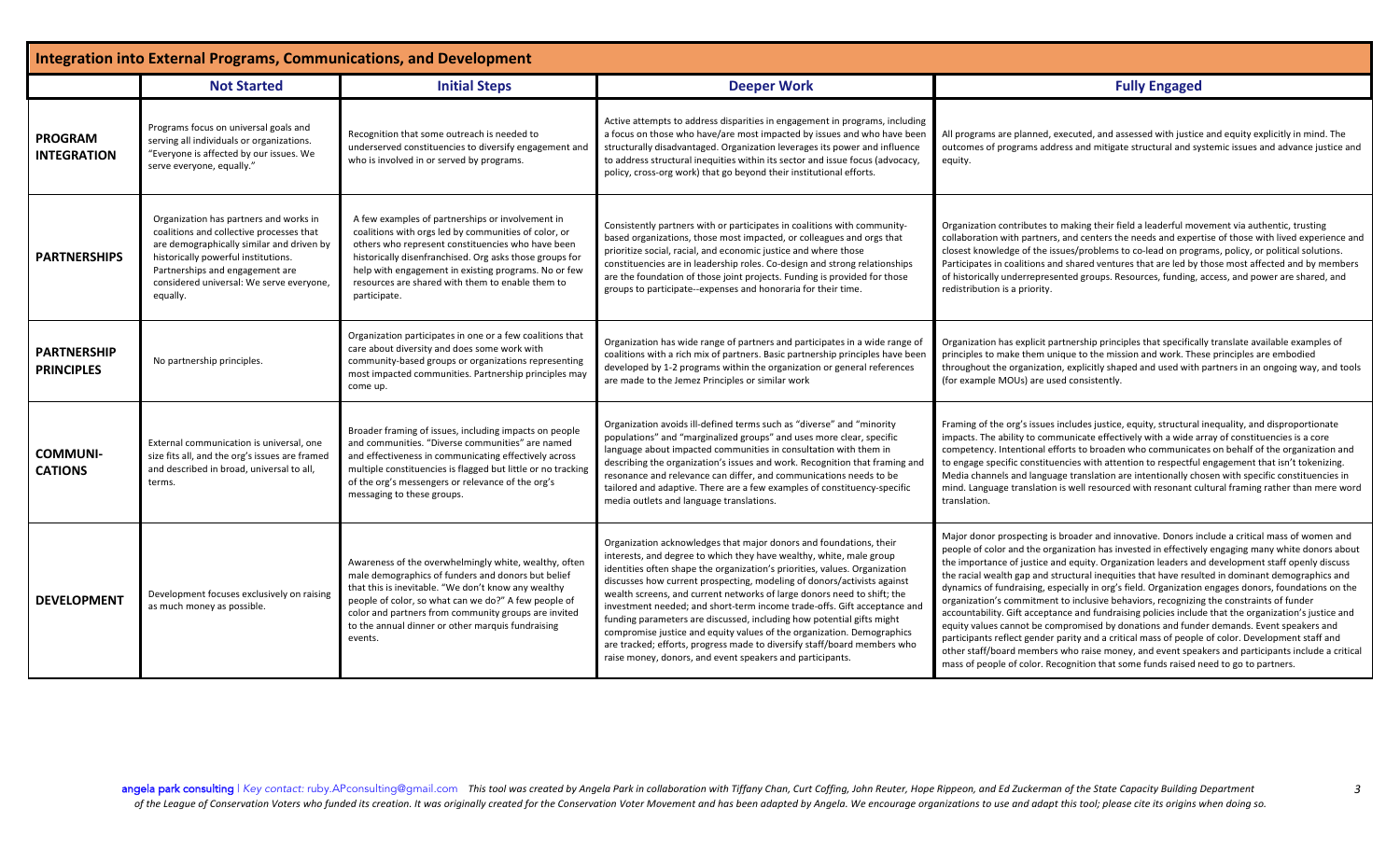| <b>Assessing and Sharing Progress and Learning</b> |                                                                                                                               |                                                                                                                                                                                              |                                                                                                                                                                                                                                                                                                                                                                                                                                         |                                                                                                                                                                                                                                                                                                                                                                                                                                                                                                                                                                                                                                                                                                                                                                                                                                                                                                               |
|----------------------------------------------------|-------------------------------------------------------------------------------------------------------------------------------|----------------------------------------------------------------------------------------------------------------------------------------------------------------------------------------------|-----------------------------------------------------------------------------------------------------------------------------------------------------------------------------------------------------------------------------------------------------------------------------------------------------------------------------------------------------------------------------------------------------------------------------------------|---------------------------------------------------------------------------------------------------------------------------------------------------------------------------------------------------------------------------------------------------------------------------------------------------------------------------------------------------------------------------------------------------------------------------------------------------------------------------------------------------------------------------------------------------------------------------------------------------------------------------------------------------------------------------------------------------------------------------------------------------------------------------------------------------------------------------------------------------------------------------------------------------------------|
|                                                    | <b>Not Started</b>                                                                                                            | <b>Initial Steps</b>                                                                                                                                                                         | <b>Deeper Work</b>                                                                                                                                                                                                                                                                                                                                                                                                                      | <b>Fully Engaged</b>                                                                                                                                                                                                                                                                                                                                                                                                                                                                                                                                                                                                                                                                                                                                                                                                                                                                                          |
| <b>SUCCESS</b><br><b>MEASURES</b>                  | No explicit ways to assess progress on<br>justice, equity, or inclusion related efforts,<br>or diversity in the organization. | Organization has discussed how to assess progress for<br>some equity-related goals. Organization tracks<br>demographics as a measure of "diversity"—usually race<br>and gender of the staff. | Organization has a long-term vision for equity and justice goals. Leaders,<br>with staff input, have discussed how to assess progress for each equity-<br>related goal. Staff surveys collect data on employee experience.<br>Demographic are tracked at least annually of race and gender and other<br>selected key group identities of staff, of staff leadership, of staff in each<br>department, of board, and of board leadership. | All staff and board members are updated, understand, and convey how the organization assesses<br>progress on justice and equity. All equity-related work is tied to specific success measures and<br>specific staff or board members or groups are assigned to track progress within an organization-<br>wide process. Program-related equity outcomes are assessed. Organization commits time and<br>creates structures for assessing and communicating progress to all staff and board. Staff and board<br>surveys are conducted and data tracked over time to influence new goals, make improvements to<br>work underway, and flag concerns. These surveys assess people's experiences across group<br>identities in addition to demographics of race and gender and other selected key group identities of<br>staff, of staff leadership, of staff in each department, of board, and of board leadership. |
| <b>SHARING</b><br><b>LESSONS</b><br><b>LEARNED</b> | Organization does not share any details of<br>justice and equity work outside the<br>organization.                            | Organization submits demographic data annually to<br>GuideStar and key funders.                                                                                                              | Organization works informally w/staff of other orgs and coalitions to share<br>updates and learning. Organization communicates about justice and equity-<br>related efforts via public reports, blog, social media, and web site.<br>Organization submits demographic data annually to GuideStar and key<br>funders.                                                                                                                    | Organization actively participates in and funds opportunities for learning about org-level efforts to<br>embed justice and equity, across the field. Organization shares information, tools, and lessons<br>learned on justice and equity-related efforts and works to move dialogue, learning, and progress<br>across the field. Shares demographic data to GuideStar and key funders but is also explicit about<br>representation being necessary but insufficient because truly embedding justice and equity<br>requires more than diversity.                                                                                                                                                                                                                                                                                                                                                              |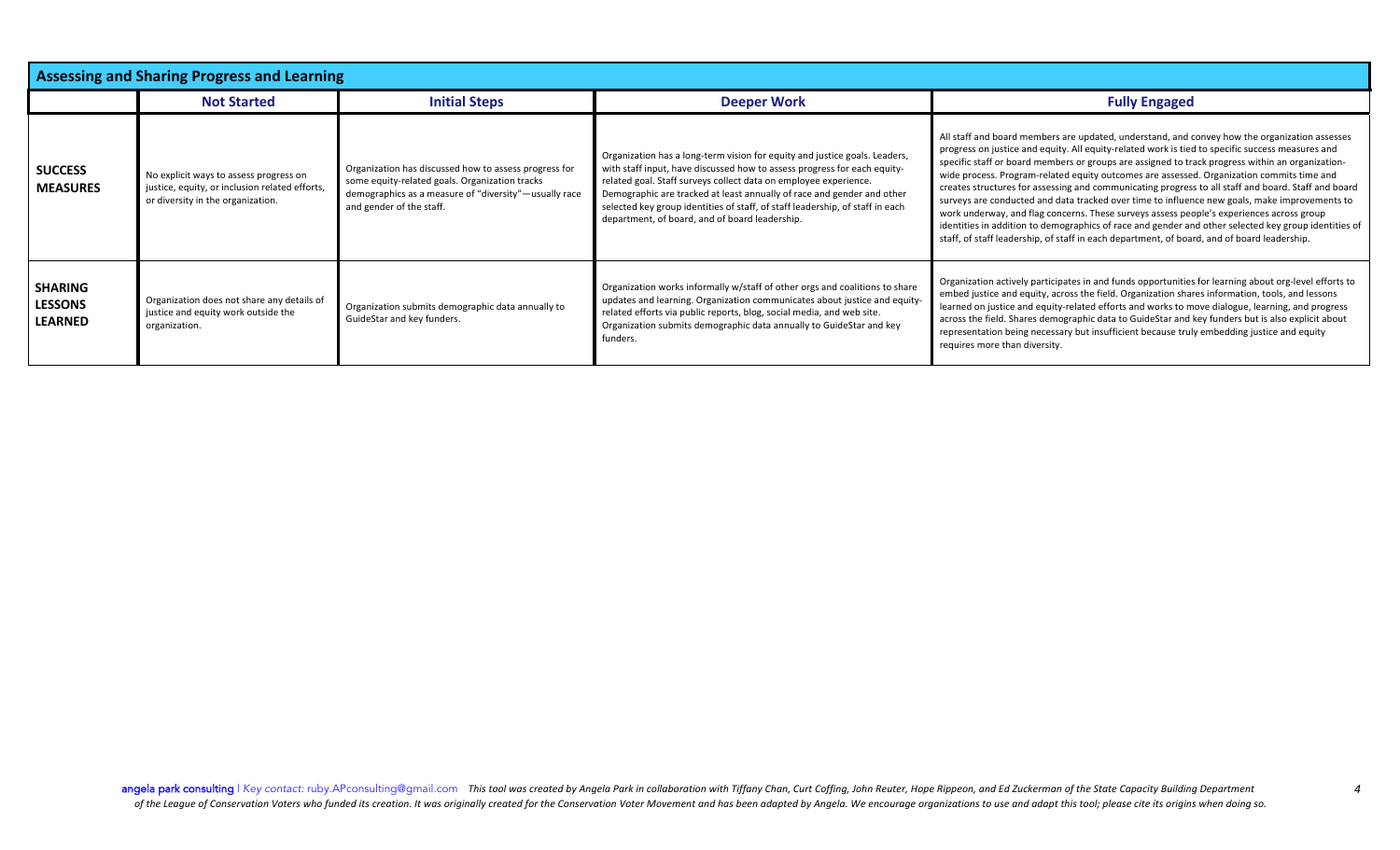

# **Referrals for Justice, Equity, Diversity, and Inclusion (DEIJ) Organizations and Opportunities**

## **Open Enrollment Trainings**

- Showing Up for Racial Justice https://www.showingupforracialjustice.org/
- Hollaback https://www.ihollaback.org/ (active bystander, street harassment intervention, de-escalation training)
- Healing From Internalized Whiteness https://everydayfeminism.com/healing-frominternalized-whiteness/
- Training for Change https://www.trainingforchange.org
- Crossroads Antiracism Organizing & Training http://crossroadsantiracism.org/training/workshops/
- Race Forward https://www.raceforward.org/trainings
- Unitarian Universalist Association https://www.uua.org/racial-justice/curricula
- The People's Institute for Survival and Beyond https://www.pisab.org/programs/
- World Trust https://www.world-trust.org/curriculum
- White Men as Full Diversity Partners https://wmfdp.com/
- Whiteness @ Work https://whitenessatwork.com/
- Racial Equity Institute www.racialequityinstitute.com

# **DEIJ Consultants**

- Carolyn Finney www.carolynfinney.com
- Soil & Shadow https://www.soilandshadow.com/
- Partners for Collaborative Change www.collabchange.org
- Inclusive Community Consulting https://www.icconsult.org/
- C. Parker McMullen Bushman https://www.ecoinclusive.org/
- Center for Diversity & the Environment https://www.cdeinspires.org/
- Bam Mendiola https://bamorg.com/
- Jennifer Sconyers https://www.jennifersconyers.com/
- Lila Leatherman https://lilaleatherman.com/consulting/
- Amanda Machado https://amandaemachado.com/services/
- Candice Dickens-Russel https://dothegoodery.com/equity
- Live Oak Museum Consulting-Deana Dartt https://liveoaknative.com/about/
- Miakoda Taylor https://www.fierceallies.com/
- Maketa Wilborn http://www.maketawilborn.com/
- **•** Justice Outside https://justiceoutside.org/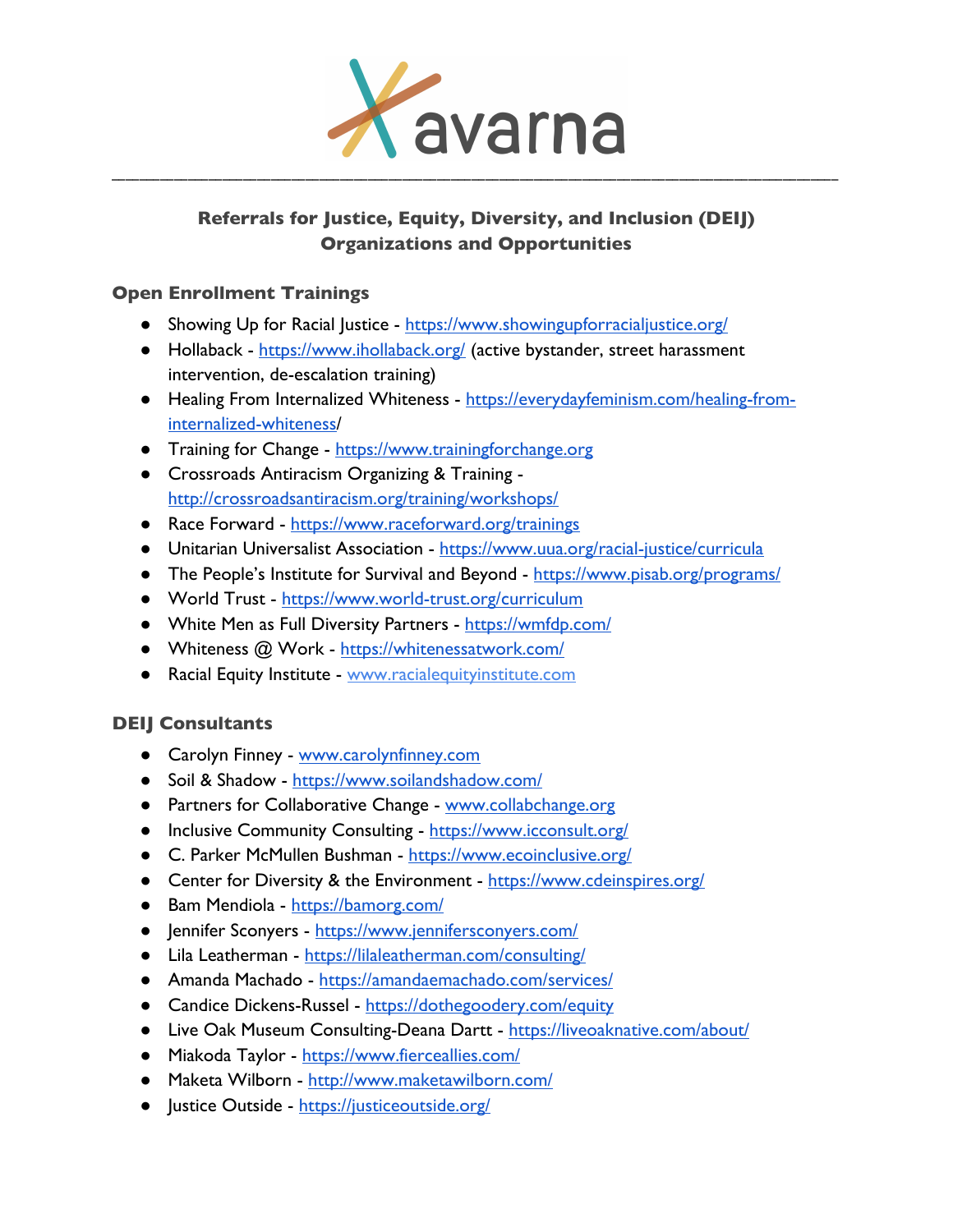- InSolidarity Network (hosted by Teresa Baker) https://www.insolidarityproject.com/our-work
- Bina Patel http://saathiimpact.com/
- Real Consulting https://www.consultreal.org/
- Whole Visions Amelia "Mel" Shenstone https://www.wholevisions.com/
- Brown Girls Climb https://www.browngirlsclimb.com/
- True Change Associates http://www.truechangeassociates.com/
- TMI Consulting https://tmiconsultinginc.com/
- Diane Goodman http://www.dianegoodman.com/News.html
- White Awake Consulting https://whiteawake.org/consulting/
- AORTA http://aorta.coop/
- National Coalition Building Institute http://ncbi.org/
- Center for Whole Communities http://wholecommunities.org/
- Farah Mahesri https://www.quantumimpact.org/
- Regan Byrd https://www.reganbyrdconsulting.com/
- Arc 68 https://www.arc68.com/
- UHope Consulting http://www.uhope-consulting.com/services
- Simran Noor simrannoor@gmail.com
- August Ball, Cream City Conservation -- www.creamcityconservation.org (Midwest based)
- Marcelo Bonta -- JEDI Heart, www.jediheart.com
- Heather Berthoud berthoudconsulting.com
- Jumana Vasi https://jvasiconsulting.com/
- The Justice Collective http://www.thejusticecollective.org/
- Dr. Gerilyn Davis gerilyn@drgerilyndavis.com
- Aja Desmond https://www.levelequityconsultants.com/
- Aiko Bethea RARE Coaching and Consulting https://www.rarecoaching.net/
- Stronghold Restorative and Transformative anti-oppression work http://www.wearestronghold.org/
- Daniel Lim Consulting https://dlimconsulting.com/
- Rachel Hailey & Associates Consulting https://www.rhaileyconsulting.com/
- Inclusively Outdoors https://www.inclusivelyoutdoors.com/
- Bonsai Leadership Group https://www.bonsaileadershipgroup.com/index (leadership coaching/consulting for BIPOC leaders and board development)
- Amil Reddy Consulting (Canada) https://www.amilreddy.com/
- Jordan Curry Carter LLC (DC) https://www.jordancurrycarter.com/
- Elyse Rylander www.elyserylander.com
- True North EDI https://www.truenorthedi.com/
- Kedge Environmental & Social Impact Consulting www.kedge.consulting
- Equnival Partners, LLC https://www.linkedin.com/in/kevintbryanstrategicprocess/

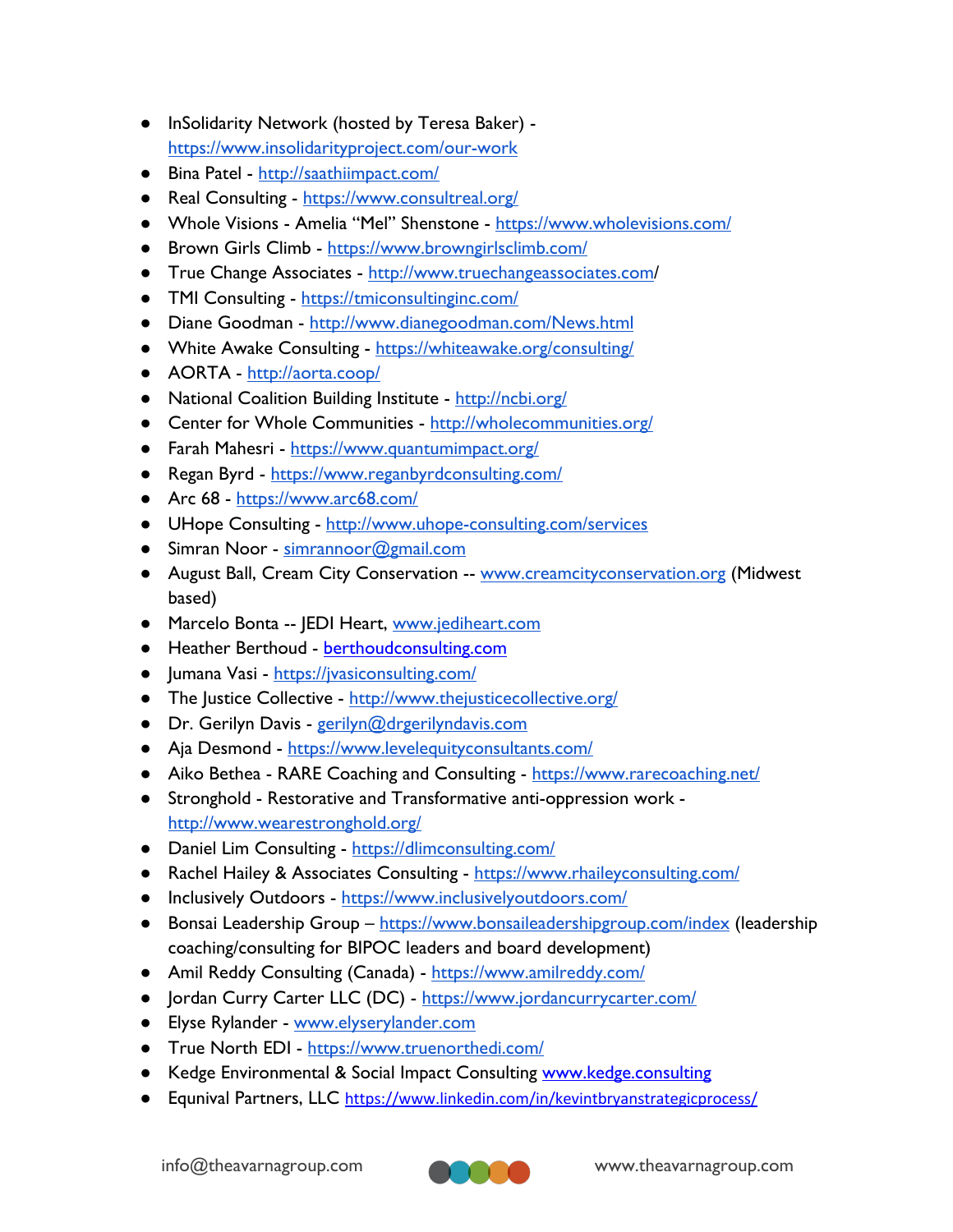● Lacy Consulting (https://www.lacyconsultingservices.com/)

### **Consultants supporting Indigenous community and tribal engagement**

- Red Bud Resource Group: https://www.redbudresourcegroup.org/
- Kanyon Coyotewoman Sayers-Roods https://kanyonkonsulting.com/
- Castlemain Group (Canada) http://castlemain.com/

#### **Conferences / Summits**

- White Privilege Conference https://www.whiteprivilegeconference.com/
- PGM ONE www.pgmone.org
- LGBTQ Outdoor Summit https://www.lgbtqoutdoorsummit.com/
- Refuge Outdoor Festival http://www.refugeoutdoorfestival.com/

## **Third party HR firms/Talent Recruiters who have an understanding of DEIJ (based on input from colleagues):**

- Equitable Hiring Group Abe Taleb (abe@equitablehiringgroup.com)
- Nonprofit HR Tony Cruz (tcruz@nonprofithr.com)
- 360 Group Vincent Robinson (vincent@the360group.us)
- BlueRidge Advisors Anthony Tansimore (anthony@blueridgeadvisorsllc.com)
- Koya Leadership Partners
	- Molly Brennan (mbrennan@koyapartners.com)
	- Alison Salisbury (asalisbury@koyapartners.com)
	- Kara Teising (kteising@koyapartners.com)
- **•** Isaacson Miller
- Protege Search Rory Verrett, (rory.verrett@protegesearch.com)
- William Pritchett wapritchett@gmail.com

### **Designing and Planning Services**

- Inclusion Outdoors (expanding equitable access to the outdoors)
- The Thrivance Group: https://thrivancegroup.com/
- Equitable Cities
- National Recreation and Parks Association Equity landing page
- Empowering Access (focusing on designing for access by people with disabilities)

#### **BIPOC Consultants in other sectors**

● Ryan Pintado-Vertner, Smoketown Strategy: Marketing and branding https://www.smoketownstrategy.com/our-team